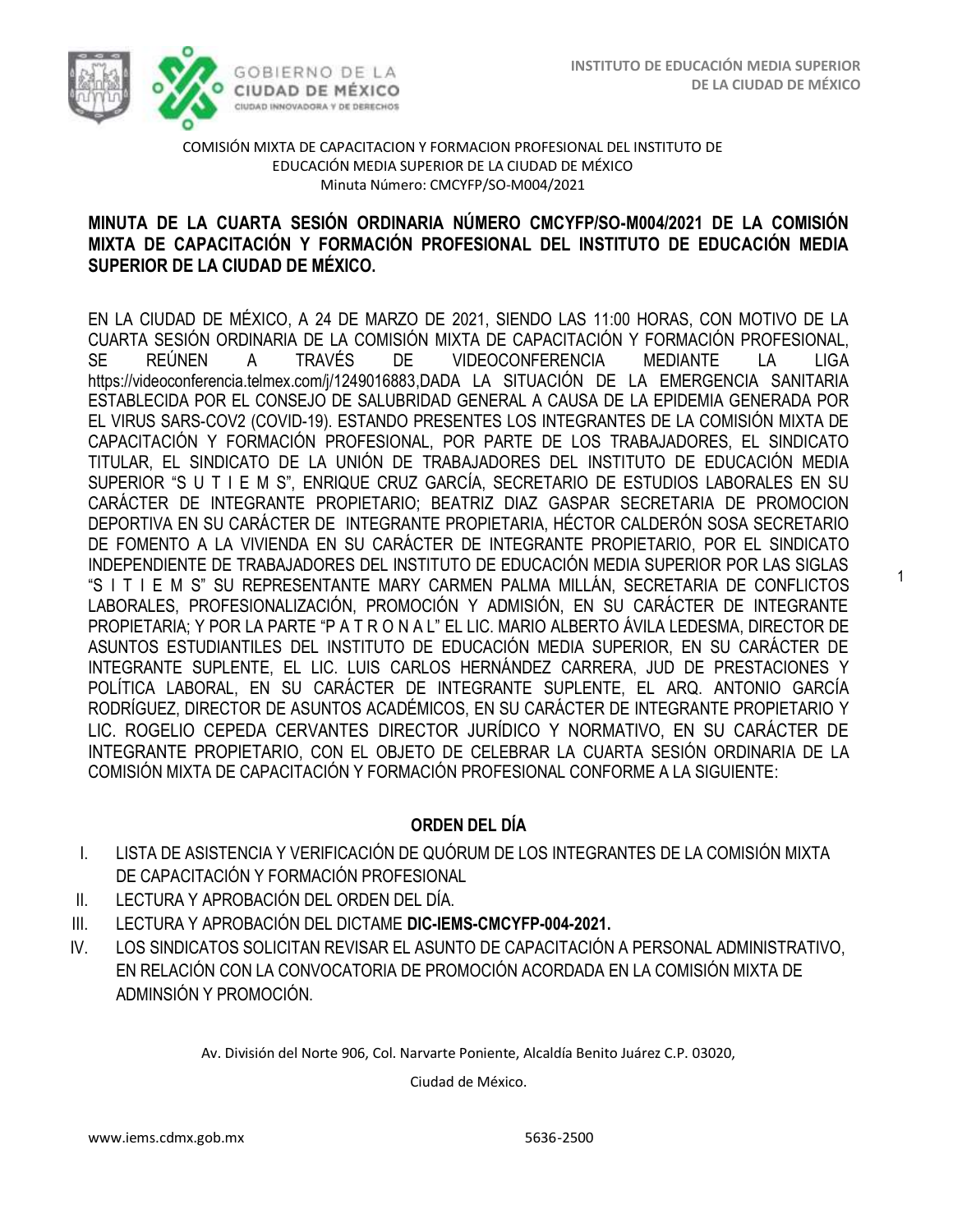

COMISIÓN MIXTA DE CAPACITACION Y FORMACION PROFESIONAL DEL INSTITUTO DE EDUCACIÓN MEDIA SUPERIOR DE LA CIUDAD DE MÉXICO Minuta Número: CMCYFP/SO-M004/2021

- V. SE PROPONE FECHA PARA LA CELEBRACIÓN DE LA QUINTA SESIÓN ORDINARIA DE LA COMISIÓN MIXTA DE CAPACITACIÓN Y FORMACIÓN PROFESIONAL.
- VI. ASUNTOS GENERALES.

# **M I N U T A**

**PRIMERO. -** DE ACUERDO CON LA LISTA DE ASISTENCIA DE LOS INTEGRANTES DE LA COMISIÓN, EXISTE QUÓRUM LEGAL VÁLIDO PARA LLEVAR A CABO CUARTA SESIÓN ORDINARIA DE LA COMISIÓN MIXTA DE CAPACITACIÓN Y FORMACIÓN PROFESIONAL.

**SEGUNDO. -** PREVIA LECTURA SE APRUEBA EL ORDEN DEL DÍA PROPUESTO POR LOS INTEGRANTES.

**TERCERO. -** LOS INTEGRANTES DE LA COMISIÓN MIXTA DE CAPACITACIÓN Y FORMACIÓN PROFESIONAL APRUEBAN LA CANCELACIÓN DE LA PRESENTE SESIÓN, Y LOS PUNTOS ACORDADOS EN EL ORDEN DEL DÍA SE TRATARÁN EN LA PRÓXIMA SESIÓN ORDINARIA.

**CUARTO. -** SE ACUERDA FECHA PARA LA CELEBRACIÓN DE LA QUINTA SESIÓN ORDINARIA DE LA COMISIÓN MIXTA DE CAPACITACIÓN Y FORMACIÓN PROFESIONAL EL 14 DE ABRIL DE 2021, A LAS 11:00 HRS. SE ENVIARÁ MEDIANTE CORREO ELECTRÓNICO LA LIGA DE LA VIDEOCONFERENCIA A LOS INTEGRANTES, PREVIO A LA SESIÓN RESPECTIVA.

**QUINTO. -** LOS ACUERDOS TOMADOS EN LA PRESENTE SESIÓN, SON VÁLIDOS Y SURTIRÁN SUS EFECTOS LEGALES Y JURÍDICOS EN TÉRMINOS DE LO DISPUESTO POR EL NUMERAL TERCERO. PÁRRAFO SÉPTIMO Y OCTAVO DEL "ACUERDO POR EL QUE SE AUTORIZA EL USO DE MEDIOS REMOTOS TECNOLÓGICOS DE COMUNICACIÓN COMO MEDIOS OFICIALES PARA CONTINUAR CON LAS SESIONES DE LOS ÓRGANOS COLEGIADOS EN LA DEPENDENCIA, ÓRGANOS DESCONCENTRADOS, ENTIDADES DE LA ADMINISTRACIÓN PÚBLICA Y ALCALDÍAS DE LA CIUDAD DE MÉXICO, CON MOTIVO DE LA EMERGENCIA SANITARIA POR CAUSAS DE FUERZA MAYOR DEL CONSEJO DE SALUD DE LA CIUDAD DE MÉXICO", PUBLICADO EN LA GACETA OFICIAL DE LA CIUDAD DE MÉXICO EL 06 DE ABRIL DE 2020.

**SEXTO. -** AGOTADOS EN SU TOTALIDAD LOS ASUNTOS DEL ORDEN DEL DÍA, LOS INTEGRANTES DE LA COMISIÓN EXPRESARON SU CONSENTIMIENTO SIN MEDIAR ALGÚN VICIO DE LA VOLUNTAD, RESPECTO DE LA MINUTA EMITIDA. LA QUE SURTIRÁ EFECTOS LEGALES A PARTIR DE SU PUBLICACIÓN EN LA PÁGINA OFICIAL DEL INSTITUTO DE CONFORMIDAD CON EL NUMERAL SÉPTIMO DE LA PRESENTE

Av. División del Norte 906, Col. Narvarte Poniente, Alcaldía Benito Juárez C.P. 03020,

Ciudad de México.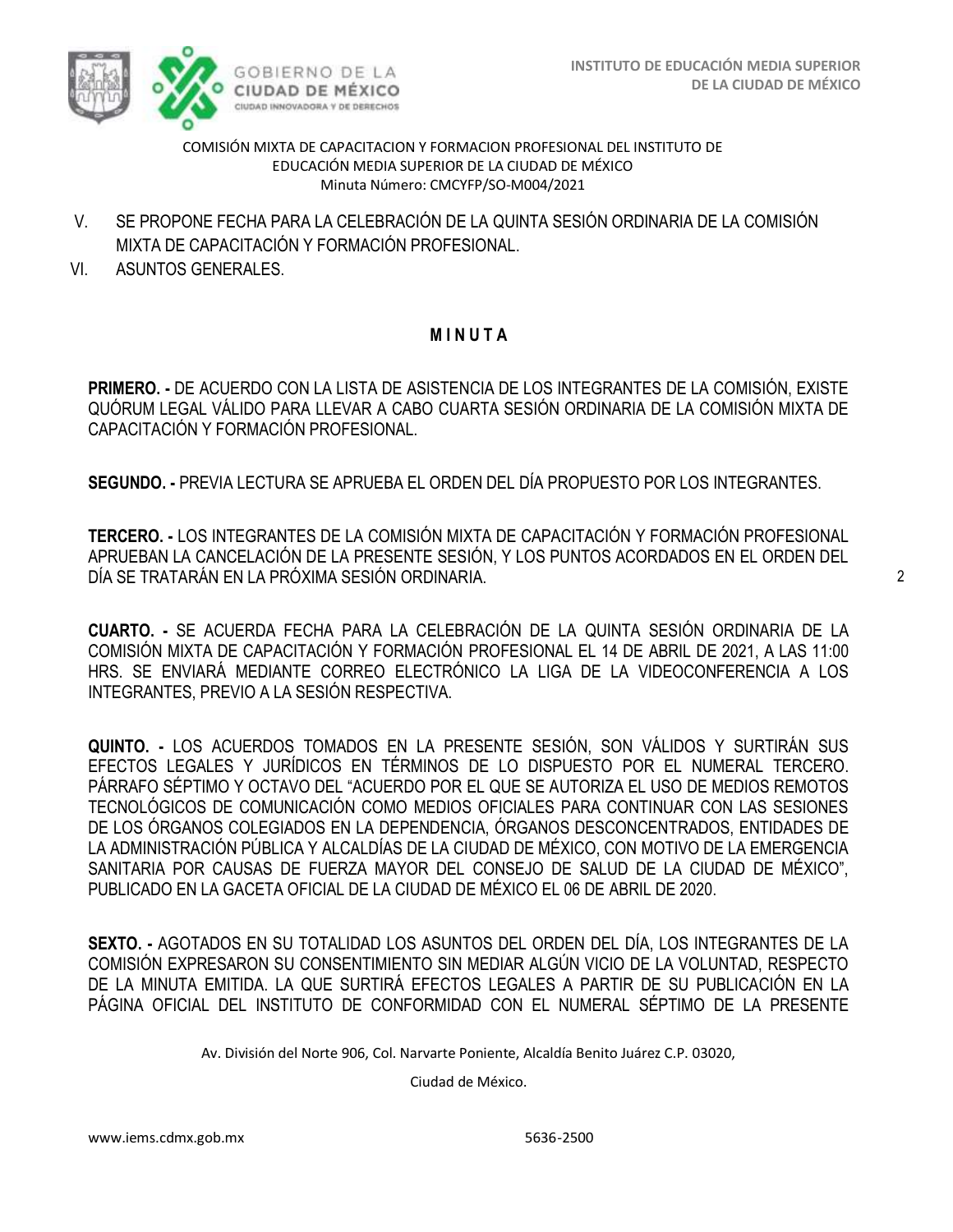

#### COMISIÓN MIXTA DE CAPACITACION Y FORMACION PROFESIONAL DEL INSTITUTO DE EDUCACIÓN MEDIA SUPERIOR DE LA CIUDAD DE MÉXICO Minuta Número: CMCYFP/SO-M004/2021

### MINUTA, Y LAS FIRMAS AUTÓGRAFAS DE LOS QUE EN EL INTERVINIERON SE ASENTARÁN UNA VEZ TERMINADA LA EMERGENCIA SANITARIA.

**ESTE DOCUMENTO SE FIRMA SIENDO LAS 14:46 HORAS DEL 24 DE MARZO DE 2021------------------------------- ---------------------------------------------------------------------------------------------------------------------------------------------------------**

**FIRMAN LAS PARTES**

# **POR PARTE DE LOS TRABAJADORES DEL IEMS**

**BEATRIZ DÍAZ GASPAR**

## **MARY CARMEN PALMA MILLÁN**

INTEGRANTE SUPLENTE SECRETARIA DE PROMOCION DEPORTIVA DEL SINDICATO DE LA UNIÓN DE TRABAJADORES DEL INSTITUTO DE EDUCACIÓN MEDIA SUPERIOR (SUTIEMS)

INTEGRANTE PROPIETARIA SECRETARIA DE CONFLICTOS LABORALES, PROFESIONALIZACIÓN, PROMOCIÓN Y ADMISIÓN DEL SINDICATO INDEPENDIENTE DE TRABAJADORES DEL INSTITUTO DE EDUCACIÓN MEDIA SUPERIOR (SITIEMS )

# **ENRIQUE CRUZ GARCÍA**

INTEGRANTE PROPIETARIO SECRETARIO DE ESTUDIOS LABORALES DEL SINDICATO DE LA UNIÓN DE TRABAJADORES DEL INSTITUTO DE EDUCACIÓN MEDIA SUPERIOR (SUTIEMS)

Av. División del Norte 906, Col. Narvarte Poniente, Alcaldía Benito Juárez C.P. 03020,

Ciudad de México.